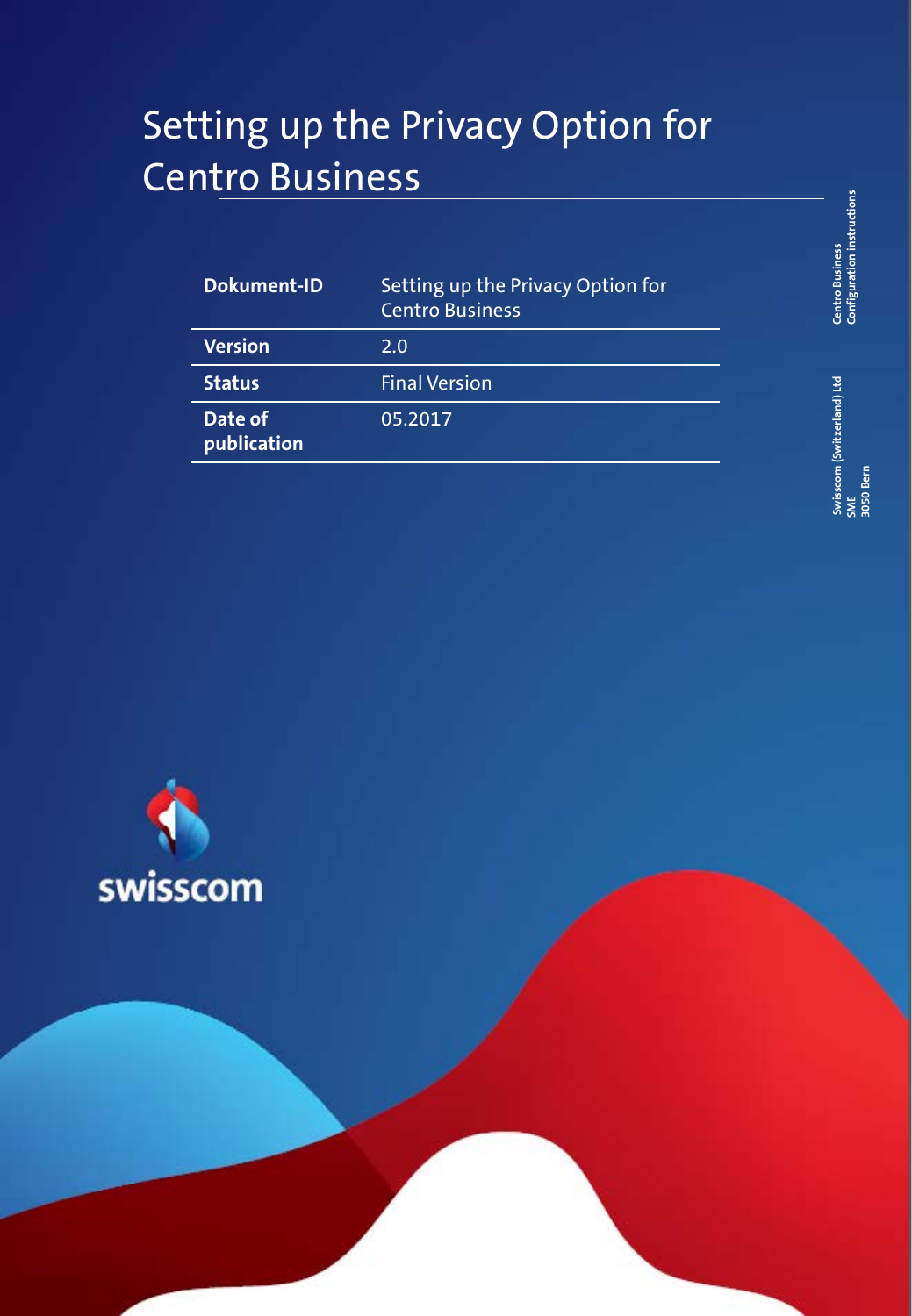# **Contents**

|                                             |   | Configuration instructions                     |
|---------------------------------------------|---|------------------------------------------------|
| 1.1 Need                                    | 3 | <b>Centro Business</b>                         |
| 1.2 Description                             | 3 |                                                |
| 1.3 Requirements/Limitations                | 3 |                                                |
| 1.4 Illustration                            | 3 |                                                |
| 1.5 Checking or adapting the Privacy Option | 4 |                                                |
|                                             |   | swisscom (Switzerland) Ltd<br>3050 Bern<br>SME |

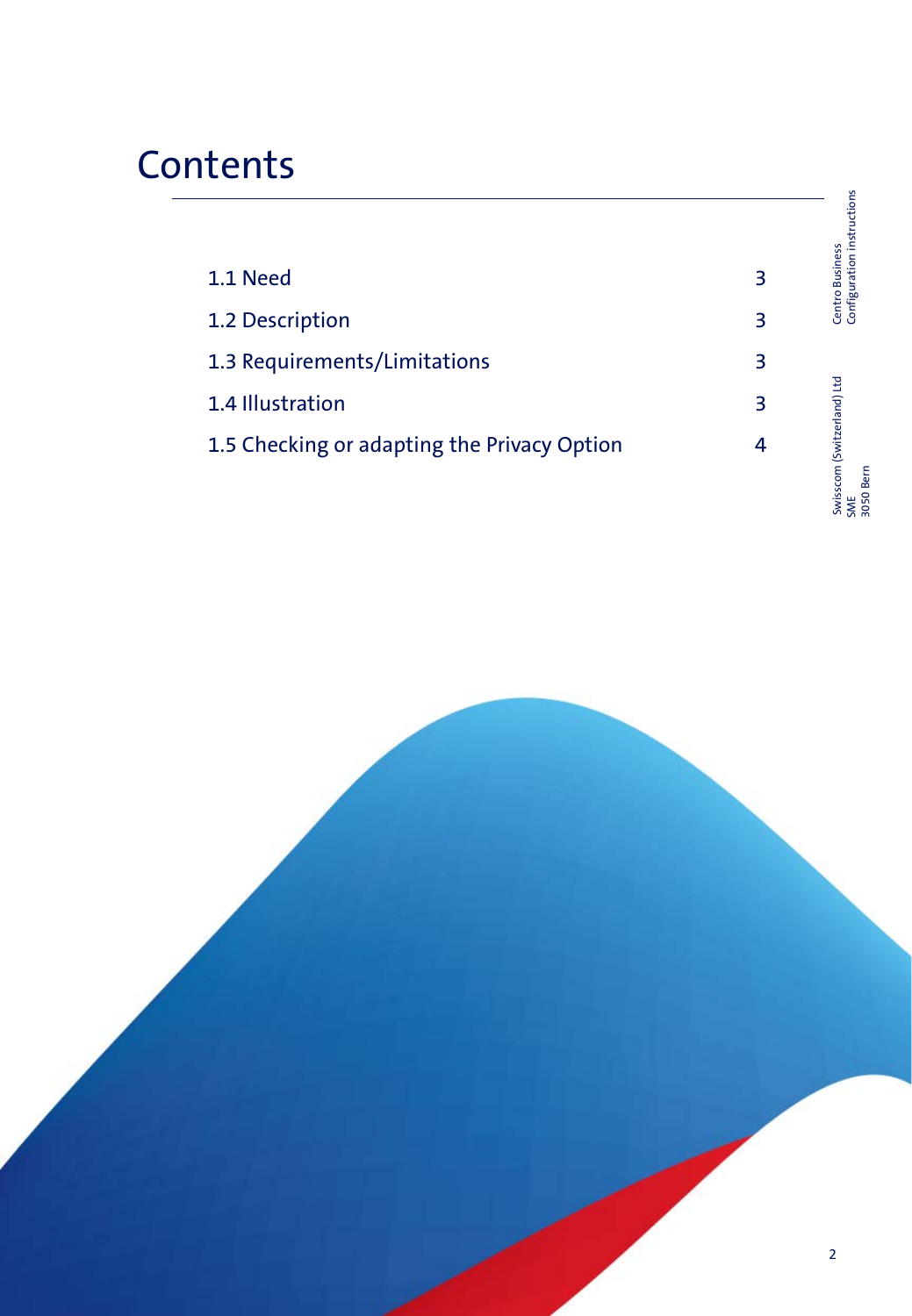# Setting up the Privacy Option for Centro Business

## 1.1 Need

You would like to ensure that the LAN data for your router, such as your router password or WLAN access data, is stored with Swisscom.

### 1.2 Description

Access data such as your router password, WLAN key (SSID) and WLAN password are stored in encrypted form in your Swisscom Customer Centre. You can access this information in your Customer Centre if you forget a password or WLAN key. If you replace your Centro Business router or press the factory reset button, this data will automatically be transmitted from the Customer Centre to your router. The available Swisscom set-up guides also use this data. For example: automatic WLAN configuration on your smartphone or PC.

If you enable the **Privacy Option**, you will prevent your router LAN data being stored in the Swisscom Customer Centre, while existing data will be deleted.

### 1.3 Requirements/limitations

#### Requirements:

- Swisscom contract: Business Internet Services, My SME Office
- Firmware Version
	- Centro Business 1.0: 07.06.04 or higher
	- Centro Business 2.0: 8.00.04 or higher

#### Limitations:

• None

### 1.4 Illustration

None